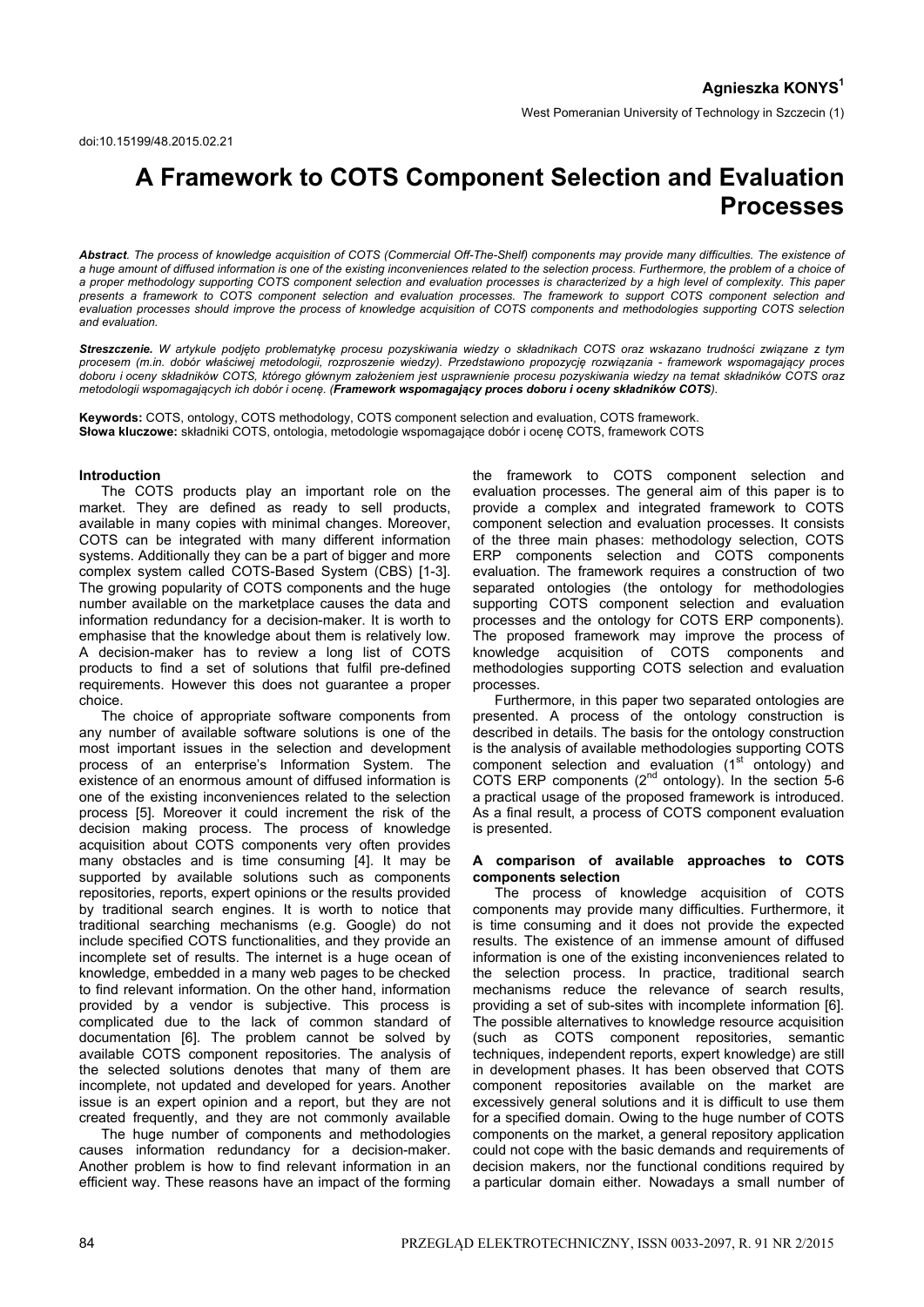COTS repositories (e.g. COTSTrader, CLARiFi, CeBASE COTS Lessons-Learned Repository) sup-porting selection and evaluation processes exist in the market, but these solutions may be inadequate through continuous development of the COTS marketplace [9]. It is seemed that they are not developed and updated for years [4, 7, 8]. Another alternative for knowledge acquisition about COTS components is taxonomy (e.g. GOThIC) [6]. However, the information about software components included in a taxonomy system are scattered, only encompassing a short or even lacking a well-defined description of collected components. Moreover, both the precision and trustworthiness of collected information is not well documented [5]. The analysis of the available solutions indicates the lack of existing ontology supporting COTS component selection and evaluation.

 This short characteristic of available possibilities of COTS component selection emphasizes a range of this problem. It is worth to notice that this problem is undertaken in many researches for years. The evolution of a COTS software evaluation process is driven by the development of the evaluation tools, new technologies and the enter-prise requirements for its continuous development. The existence of repeatable and organized methodologies for software evaluation improves the whole decision-making process of software selection and decreases the eventual negative consequences. In literature, many approaches for COTS selection are described. Most of them concentrate on a theoretical aspect (COTS methodologies) and provide a set of guidelines of COTS component selection. Apart from this, a practical aspect of COTS component selection occurs in last decade. On base of COTS methodologies, frame-works and information tools offer a wide scope of their practical applications.

 A basic approach for COTS component selection is OTSO proposed by Kontio et al. in 1995 [10]. On base of this, the next methodological approaches are created. It is worth noticing that the available methodologies present the evaluation process of COTS components in different ways, but some of them does not propose a novel solution, but only provide an extension of existing ones. The solutions supporting COTS component selection concentrate on many heterodox approaches, e.g. game theory (Teltumbde), optimization techniques (Merad and Lemos), requirement analysis (CARE), heuristics algorithm (RCPEP), quality aspects (COSTUME), requirements engineering (MRETS), fuzzy set theory (Wei and Wang), social-technical aspects (STACE). The latest solutions propose the application of hybrid methods or mixed techniques for COTS evaluation. The schema of COTS methodologies evolution is presented in details in [9].

 The different types of specification, heterodox methodological approach and possible spectrum of practical applications conduces information maze for a decisionmaker. The problem of a proper methodology selection is characterized by a high level of complexity. Moreover, a decision-maker does not have appropriate knowledge, firstly: how to find the right methodology for a given decision-problem, and secondly: how to find a set of COTS components. The existence of an enormous amount of diffused information is one of the existing inconveniences related to the selection process. In view of the indication the framework to COTS component selection and evaluation is proposed.

# **A framework to COTS component selection and evaluation processes**

 An ontology is defined as a formal conceptualization of the world. In information science, an ontology represents

knowledge from a formal way, as a hierarchy of concepts for a given domain. It provides a vocabulary to describe types, object properties and relationships between concepts. Ontologies and taxonomies are increasingly used to semantically categorize or annotate information, especially on the web [11].

 A framework to support COTS component selection and evaluation processes should improve the process of knowledge acquisition of COTS components and methodologies supporting COTS selection and evaluation. The general aim of proposed approach is to present and provide a systematic approach to COTS component selection. It consists of the two steps: 1<sup>st</sup> step encompasses knowledge management (in two domains: COTS methodologies and COTS components), and  $2<sup>nd</sup>$  step involves knowledge application in selection and evaluation processes. The proposed framework consists of three main phases (fig. 1).



Fig.1. A framework to COTS component selection and evaluation processes

 First step consists of the 2 following phases. In the first phase, a selection of a methodology is presented. An exemplary set of preferences is defined by a decisionmaker. Then, a practical usage of the ontology for COTS methodologies is introduced. A reasoner (on base of a posed query) provides a set of results that fulfills these requirements. It is possible to change, modify or pose a new query. A level of specification is qualified by a decision-maker. The second phase encompasses a selection process of COTS ERP components. Likewise, an exemplary set of preferences is defined by a decisionmaker. An application of ontology provides a set of COTS ERP components, taking into consideration a set of predefined requirements. Similarly, a decision-maker may change, modify and define a new set of preferences.

 The second step is the final step of COTS components selection and evaluation. It results from the two mentioned phases before. Based on the set of selected methodologies (or methodology) and the set of COTS ERP components (or component) a decision-maker may start the evaluation process. A decision-maker proceeds with reference to the guidelines for a given methodology.

 The proposed framework is composed of the following two separated ontologies: the ontology for methods supporting COTS component selection process, and the ontology for COTS components. It is worth to emphasize the role of this proceeding. A construction of two separated ontologies provides a specified knowledge about a given domain of interest. It is not a good idea to face these two ontologies in one application because of the different specification of descriptions. A construction of two separated ontologies enables better understanding of the domain, and provides more precise description of a given domain. Another important issue is that it may be difficult to create only one common taxonomy both for the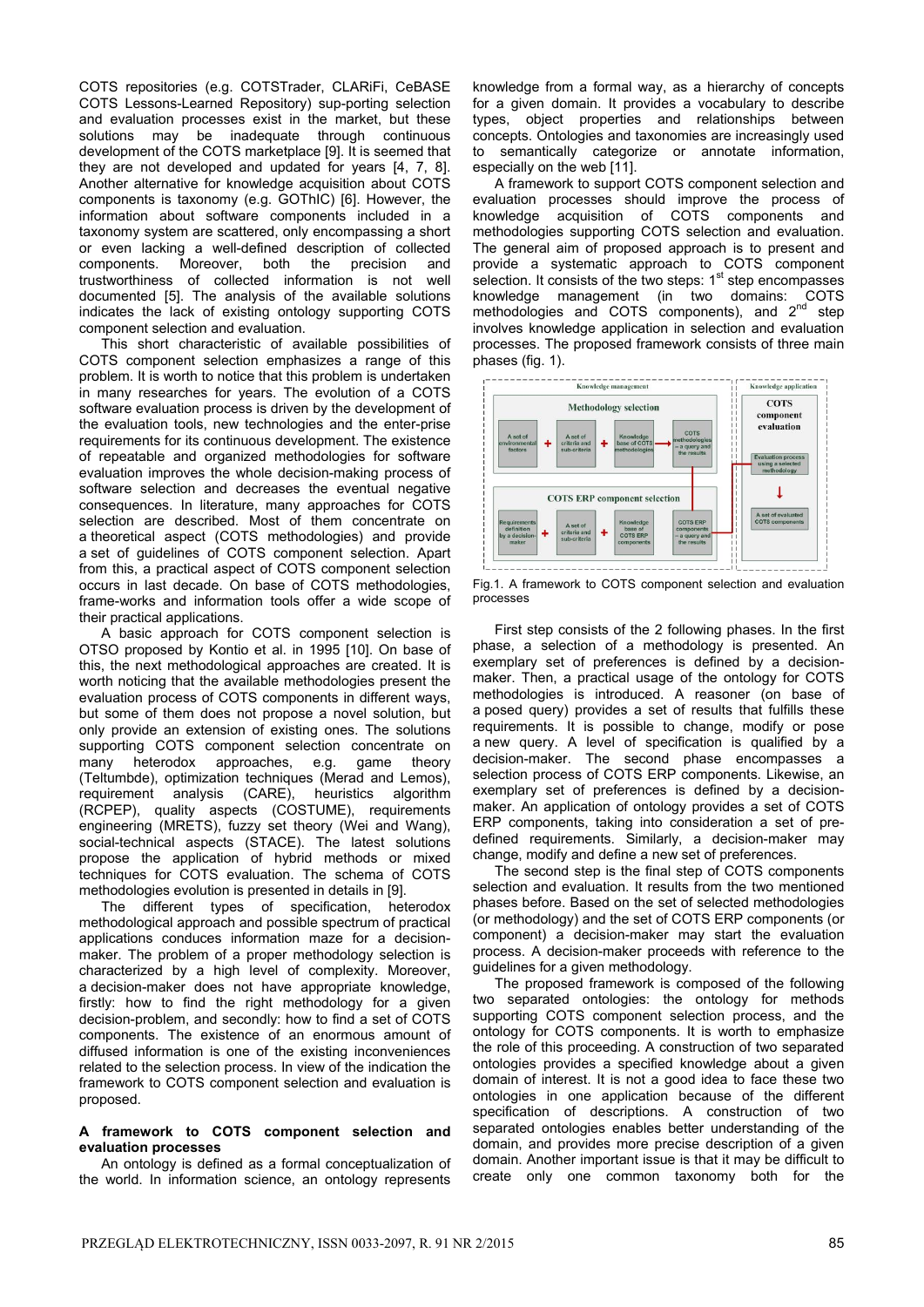components and the methodologies. A high level of specification of domain ontology requires separated relationships, classes, sub-classes, types and object properties for each of them. The main advantage of the proposed COTS ontologies is to provide systematic and repeatable knowledge about available COTS ERP components and methodologies supporting COTS component selection process. Proposed framework provides mechanisms for updating information about particular components and methods, and extracting the information about these components according to inquiries defined by a decision-maker. It is premised that the ontologies for supporting COTS component selection enables a reduction in most research problems (e.g. knowledge systematization about COTS methodologies, the choice of a proper methodology for a given decision problem).

Table 1. A specified descriptions of phases of the proposed framework

| Name of                            | Description                                                                                                                                                                                                                                                                                                                                                                                                                                                                                                                                                                                                                                                                                                                                                    |  |  |
|------------------------------------|----------------------------------------------------------------------------------------------------------------------------------------------------------------------------------------------------------------------------------------------------------------------------------------------------------------------------------------------------------------------------------------------------------------------------------------------------------------------------------------------------------------------------------------------------------------------------------------------------------------------------------------------------------------------------------------------------------------------------------------------------------------|--|--|
| phase                              |                                                                                                                                                                                                                                                                                                                                                                                                                                                                                                                                                                                                                                                                                                                                                                |  |  |
| Methodology<br>selection           | supports a decision-maker in an evaluation<br>It<br>process. It includes requirements definition by a<br>decision-maker, and on base of this, a set of criteria<br>and sub-criteria is defined. The final query is posed.<br>The application of author's ontology supports in<br>defining requirements. The reasoning mechanism<br>provides a set of results (methodologies) with<br>regard to the pre-defined requirements.                                                                                                                                                                                                                                                                                                                                   |  |  |
| COTS ERP<br>component<br>selection | It includes requirements definition by a decision-<br>maker. Based on this, a set of criteria and sub-<br>criteria is defined. The final query is posed. The<br>application of author's ontology supporting COTS<br>components selection helps in defining<br>ERP<br>requirements. The reasoning mechanism provides<br>a set of results (COTS ERP components) with<br>regard to the pre-defined requirements.                                                                                                                                                                                                                                                                                                                                                  |  |  |
| COTS<br>component evaluation       | The application of both ontologies (the ontology<br>COTS component selection<br>supporting<br>and<br>evaluation and the ontology for COTS<br><b>ERP</b><br>components) indicates the preferable methodology<br>(or methodologies) and the set of COTS ERP<br>components.<br>A decision-maker<br>selects<br>the<br>methodology. The ontology for methodologies<br>provides a specified description of each of analyzed<br>solution and its usage. The evaluation process of<br>COTS ERP components proceeds thoughtfully and<br>result is a<br>accurately. The final<br>ranking of<br>alternatives. The analysis of obtained results<br>indicates the best-fitted system for decision-maker<br>preferences. The final decision is taken by a<br>decision-maker. |  |  |

 The proposed framework should improve the process of knowledge acquisition of COTS components and methodologies supporting COTS selection and evaluation. The main advantage of the proposed solution is to provide systematic and repeatable knowledge of available COTS ERP components and methodologies supporting COTS component selection process. Furthermore, the framework provides mechanisms for updating information about particular components and methods, and extracting the information about these components and methodologies according to inquiries defined by a decision-maker. It is premised that the ontologies for supporting COTS component selection enables a reduction in most research problems (e.g. knowledge systematization of COTS methodologies, the choice of a proper methodology for a given decision problem).

# **A procedure of ontology construction**

The whole procedure of ontology construction is based on the approach proposed by Noy and McGuiness [12]. The basis for the ontology construction was a thorough analysis of considered solutions and then the experiment of identification of the set of criteria and sub-criteria that were used to create the taxonomy. The defined set of criteria was a basis for a taxonomy construction for methodologies supporting COTS component selection and evaluation. The aim of the taxonomy is to ensure systematization and classification for particular solutions. The taxonomy was a basis for an ontology construction as a next step. The general structure of ontology encompasses the following phases: (1) identification and selection of available solutions, (2) specified characteristics of selected solutions, (3) defining a set of criteria and sub-criteria, (4) taxonomy construction, (5) ontology, (6) process of defining classes. The next phases: (7) reasoning process, (8) consistency verification and (9) a final set of results are begun when the ontology was built.

 The ontologies were built using the Protégé application. A standard of the ontology description is OWL (Ontology Web Language). The aim of first ontology is to provide knowledge systematization about available methodologies supporting COTS component selection and evaluation (http://www.semanticweb.org/ontologies/2013/Ontology129 2334387792.owl). The ontology provides the information about 38 methods and techniques. The second ontology supports COTS ERP component selection and it includes the specified characteristics of 50 COTS ERP systems (http://www.semanticweb.org/ontologies/2013/Ontology127 7282694667.owl). The specified analysis of available solutions allows defining the set of classes and sub-classes for each of proposed ontologies.

#### **Ontology for methodologies supporting COTS component selection and evaluation processes**

Ontology for methodologies encompasses a set of 38 different solutions: APCS, CAP, CARE, CBCPS, CDSEM, CEP, CSID, COSTUME, COTS-Agent Based System, CRE, Cil, Colombo and Francalanci, DBCS, Erol and Ferrel, FCS, GOThIC, IusWare, Jung and Choi, Lai, MAS, MRETS, Merad and Lemos, MiHOS, Morera, OTSO, PECA, PORE, RCPEP, SCARLET, SMI, STACE, Scenario-based technique, Sedigh Ali, StoryBoard, Teltumbde, Wang, Wei and Wang, WinWinSpiral Model [9].



Fig.2. Classes and relations in the ontology for methodologies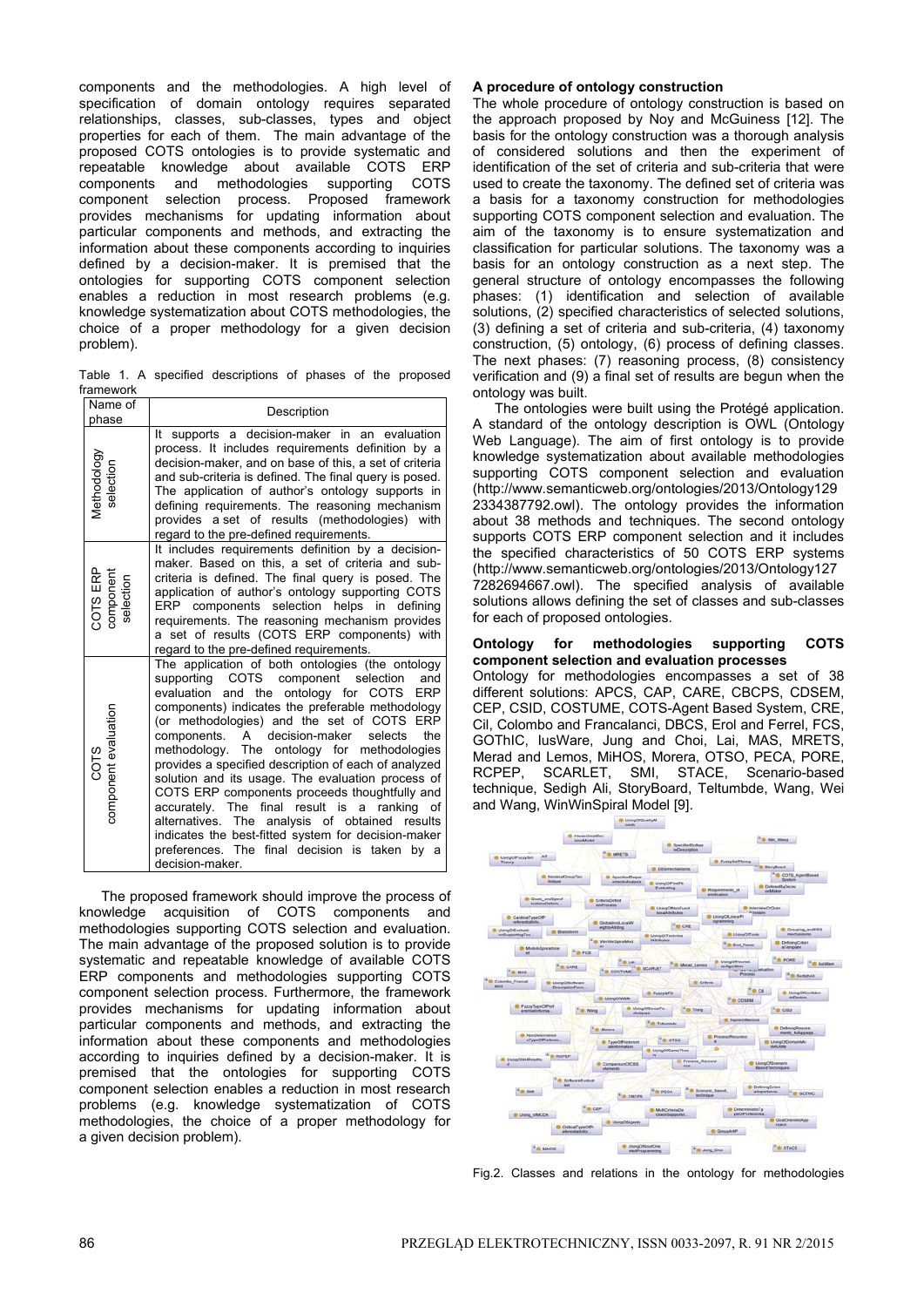A basis of the ontology construction was an analysis of presented above methods. The analysis allows to identify the essential features. It was a crucial element for a taxonomy construction as a next step. It consists of consists of the 5 main classes and 51 sub-classes (fig. 2). The taxonomy construction enables building the ontology.

#### **Ontology for COTS components**

Ontology for COTS components contains a set of 50 ERP components. COTS ERP components and their specifications were collected from the extended reports. It is possible to mention that functionalities of COTS ERP components were differentiated, and on base of the reports it was necessary to construct a unified set of criteria for all of analyzed components. As a result of this, taxonomy of COTS ERP components was built. It consists of 19 main classes and 347 sub-classes. Next, the taxonomy was a basis for the ontology construction. Moreover, a formal description of COTS component ontology is provided.

| Table 2. A part of formal description of the presented ontologies |  |  |
|-------------------------------------------------------------------|--|--|
|                                                                   |  |  |

|                                                                                                     | Class: Logistics                                                       |  |  |  |
|-----------------------------------------------------------------------------------------------------|------------------------------------------------------------------------|--|--|--|
|                                                                                                     | Logistics support $\equiv$ System ERP $\sqcap$ $\exists$ has Criterion |  |  |  |
|                                                                                                     | Logistics                                                              |  |  |  |
|                                                                                                     | AssecoSAFO ERP $\subseteq$ 3 has Criterion Logistics                   |  |  |  |
|                                                                                                     | AssecoSAFO ERP ⊆ ∀hasCriterion (Supply Chain                           |  |  |  |
|                                                                                                     | Management L                                                           |  |  |  |
| Description Logic (a<br>part of COTS ERP<br>ontology)                                               | Human Resources Management L Transport                                 |  |  |  |
|                                                                                                     | Management u Controllingu Services u  u                                |  |  |  |
|                                                                                                     | Supplier Relationship Management                                       |  |  |  |
|                                                                                                     | Class: COTS Methodology                                                |  |  |  |
|                                                                                                     | ApplicationOf AHPmethod ≡ COTS Methodology ⊓                           |  |  |  |
|                                                                                                     | ∃ hasCriterion UsingOfAHPmethod                                        |  |  |  |
|                                                                                                     | ApplicationOf HierarchicalDecisionModel ≡ COTS                         |  |  |  |
|                                                                                                     | Methodology $\sqcap \exists$ has Criterion                             |  |  |  |
|                                                                                                     | HierarchicalDecisionModel                                              |  |  |  |
| Description Logic (a<br>part of ontology for<br>COTS methodologies)<br>part of<br>COTS <sub>r</sub> | CaseStudy ≡ COTS_Methodology n ∃ hasCriterion                          |  |  |  |
|                                                                                                     | DeterministicTypeOfPreferentialInformation ⊓ ∃                         |  |  |  |
|                                                                                                     | hasCriterion Goals andSpecificationsDefining n 3                       |  |  |  |
|                                                                                                     | hasCriterion HierarchicalDecisionModel                                 |  |  |  |

# **A practical example of the framework to COTS component selection and evaluation processes**

A case study is performed on base of presented three phases of the proposed frame-work (fig. 2). It presents a practical example of the application of the created ontologies: ontology for methodologies supporting COTS component selection and evaluation processes and ontology for COTS ERP components. The last phase encompasses COTS components evaluation.

# **A practical example – methodology selection**

A set of decision-maker preferences is selected randomly. It is supposed that a decision-maker is looking for the COTS methodology that fulfills a set of pre-defined requirements. In this case the following requirements were identified by the decision-maker. The preferable methodology should satisfy the following criteria: (1) criteria defined by a decision-maker, or (2) software evaluation: using of AHP method, or (3) criteria definition process: specified requirements analysis, or (4) defining criteria importance: hierarchical decision model (fig. 3).

These requirements are fulfilled by the following methodologies: APCS, CAP, CDSEM, Colombo and Francalanci, COTS ABS, CRE, GOThIC, Jung and Choi, Lai, MAS, Merad and Lemos, Morera, OTSO, PECA, PORE, RCPEP, SBT, SCARLET, SMI, STACE, StoryBoard, Teltumbde, Wang, and Wei and Wang.



Fig.3. A practical example of COTS methodology selection

A number of methodologies is still huge, and it is seemed that it may not help in a selection process. Due to this situation, the set of criteria is reduced, and the assumptions are changed (fig. 4). It is obliged that a methodology should satisfy all of the criteria. It is the main difference between this case and the case presented before. The new request is composed of the following criteria: (1) software evaluation: using of AHP method, and (2) criteria definition process: specified requirements analysis, and (3) defining criteria importance: hierarchical decision model.



Fig.4. A practical example of COTS methodology selection – a limited set of results

 The set of results is reduced to the two methodologies: STACE and CAP. It definitely simplifies a decision process. The ontology for methodologies supporting COTS component selection and evaluation processes provides also a specified description of each of analyzed method.

#### **A practical example – COTS ERP components selection**

A set of decision-maker preferences is selected randomly. It is supposed that a decision-maker is looking for the COTS ERP component that fulfills a set of pre-defined requirements. The preferable COTS ERP component should satisfy the following criteria: (1) additional improvements: workflow, and (2) finance and accounts: controlling, and (3) finance and accounts: integration with other banking systems, and (4) logistics and distribution: supplier relationships management (SRM).



Fig.5. A practical example of COTS ERP components selection